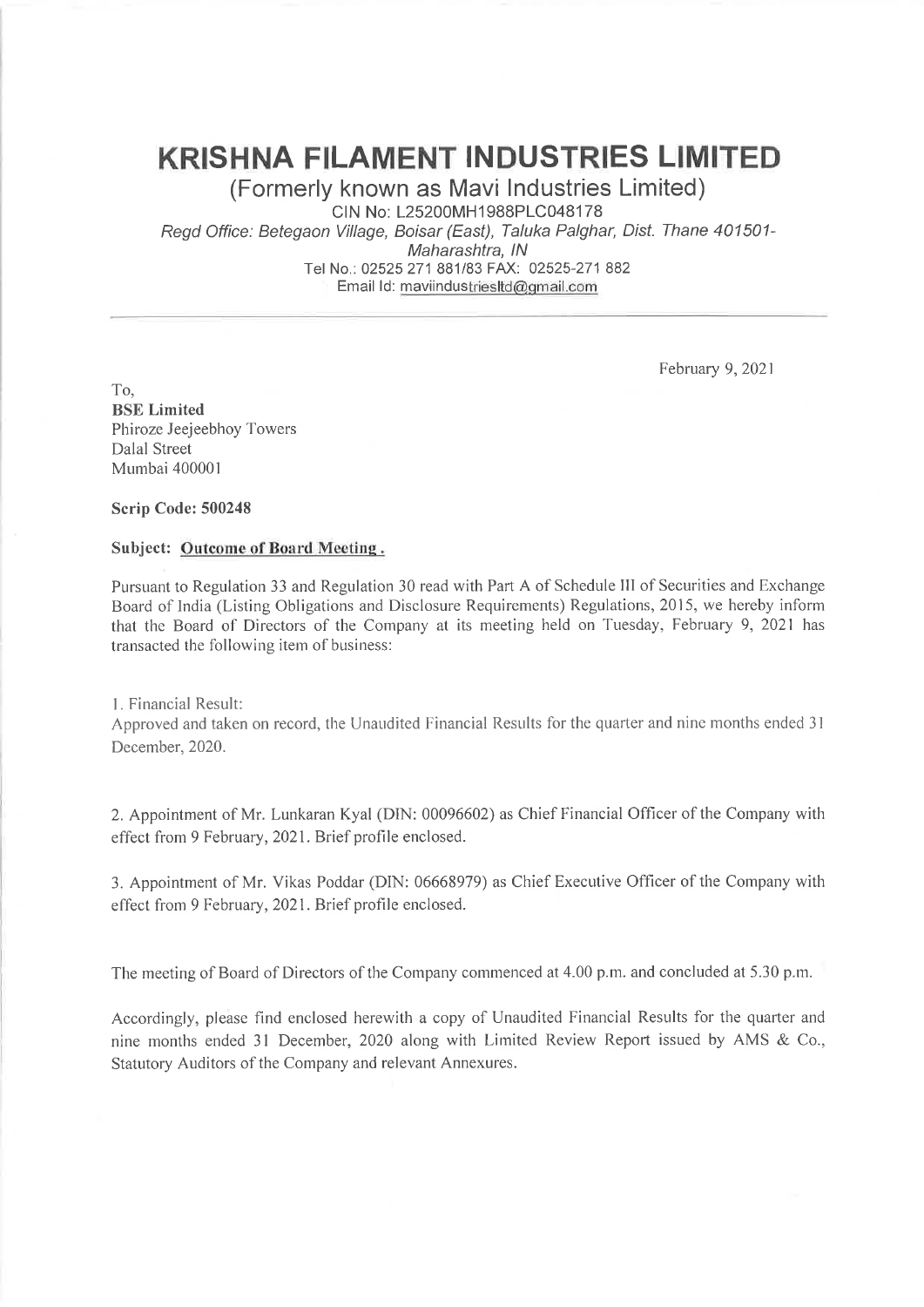# **KRISHNA FILAMENT INDUSTRIES LIMITED**

**(Formerly known as Mavi Industries Limited)**

CIN No: L25200MH1988PLC048178

*Regd Office: Betegaon Village, Boisar (East), Teluke Palghar, Oist. Thane 401501-Maharashtra, IN*

> Tel No.: 02525271 *881/83* FAX: 02525-271 882 Email Id: maviindustriesltd@gmail.com

Kindly acknowledge the receipt.

Thanking you,

Yours faithfully,

For Krishna Filament Industries Limited

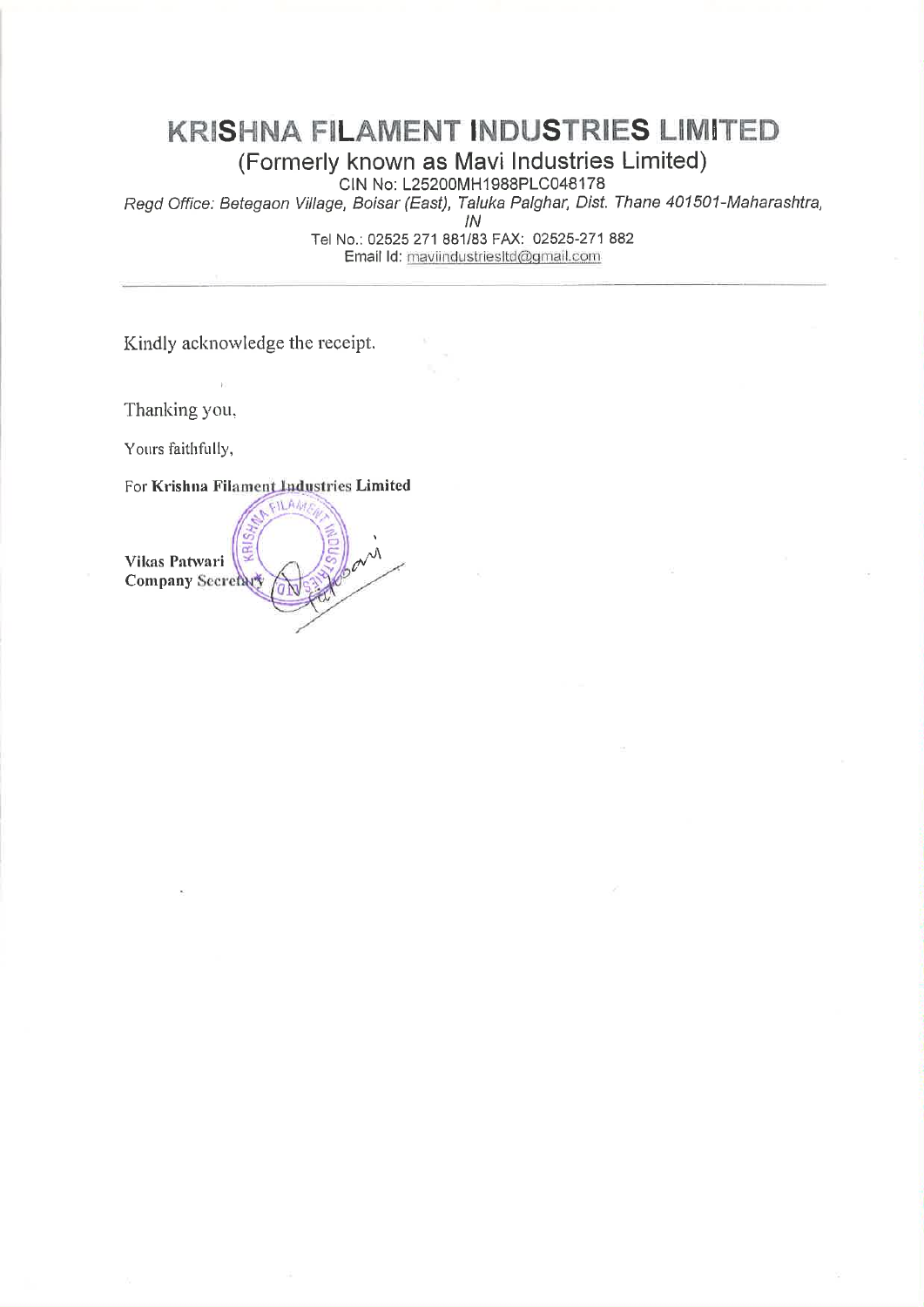# **KRISHNA FILAMENT INDUSTRIES LIMITED**

(Formerly known as Mavi Industries Limited) CIN No: L25200MH1988PLC048178 *Regd Office: Betegaon Village, Boisar (East), Taluka Palghar, Dist. Thane 401501- Maharashtra, IN* Tel No.: 02525271 881/83 FAX: 02525-271 882 Email Id: maviindustriesltd@gmail.com

## 1. Brief Profile of Lunkaran Kyal:

Mr. Lunkaran Kyal is a Commerce graduate having an experienced of more than 10 years in finance and auditing. He is consulting many corporates on finance, strategy, and auditing. He has a thorough understanding of financial structures. Through his long years of experience in finance, he is an expert to read, interpret, and present financial statements to the Board of Directors and safeguard the Company's overall financial health.

He does not hold by himself or for any other person on a beneficial basis any shares in the Company. He is not related to any of the existing Board member under the definition of "Relative" in the Companies Act, 2013.He is appointed as Chief Financial Officer on the Board at remuneration as decided by the Board. Presently he is not serving in the capacity of director in Board or Committee of any Company.

## 2. Brief Profile of Mr. Vikas Poddar:

Mr. Vikas Poddar is a Commerce graduate having an experienced of more than 5 years in finance and auditing. He is consulting many corporates on finance, strategy, and auditing. He has a thorough understanding of financial structures. Through his long years of experience in finance, he is an expert to read, interpret, and present financial statements to the Board of Directors and safeguard the Company's overall financial health.

He does not hold by himself or for any other person on a beneficial basis any shares in the Company. He is not related to any members of the Board under the definition of "relative" of the Companies Act, 2013. He is appointed as Chief Executive Officer on the Board with effect from 9 February, 2021 at remuneration as decided by the Board. Presently he is not serving in the capacity of director in Board or Committee of any Company.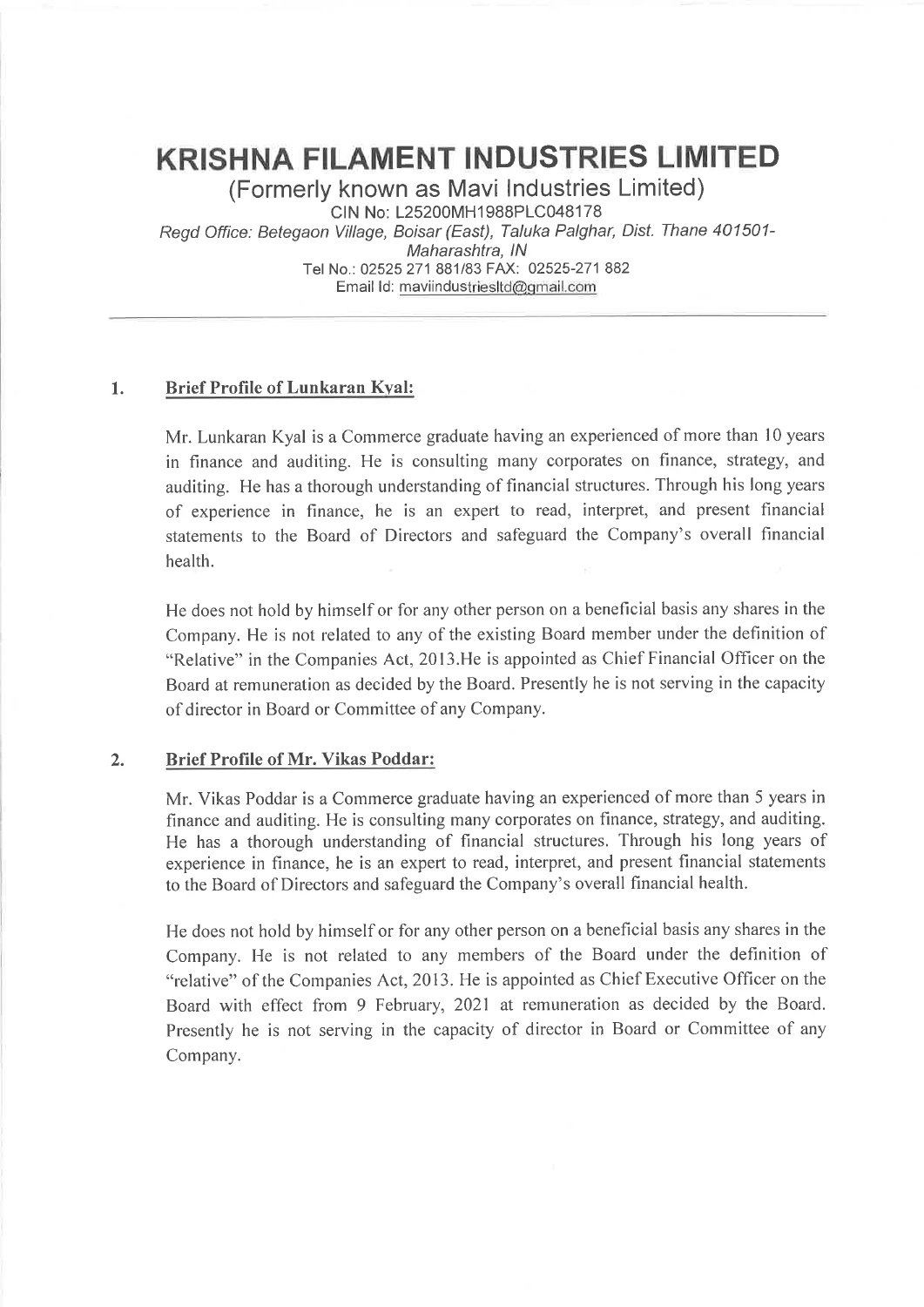## KRISHNA FILAMENT INDUSTRIES LIMITED (Formerly known as MAVIINDUSTRIES LIMITED)

# Reg. Office: Betegaon Village, Boisar (East), Dist. Palghar - 401 501 CIN NO.L25200MH1988PLC048178 EmaillD: maviindustriesltd@gmail.com Tel: 02525-271881 Statement of Unaudited Financial Results for the Quarter *I* Nine months ended 31st December, 2020

|                                                                  |                          |                          |                          |                          | (RS. IN JAKAS)   |                   |
|------------------------------------------------------------------|--------------------------|--------------------------|--------------------------|--------------------------|------------------|-------------------|
| Particulars                                                      | <b>Quarter Ended</b>     |                          |                          | <b>Nine months Ended</b> |                  | <b>Year Ended</b> |
|                                                                  | 31.12.2020               | 30.09.2020               | 31.12.2019               | 31.12.2020               | 31.12.2019       | 31.03.2020        |
|                                                                  | <b>Unaudited</b>         | <b>Unaudited</b>         | <b>Unaudited</b>         | <b>Unaudited</b>         | <b>Unaudited</b> | Audited           |
| 1. Income                                                        |                          |                          |                          |                          |                  |                   |
| a. Revenue from operations                                       |                          | ۷                        |                          |                          |                  |                   |
| b. Other Income                                                  | $\overline{\phantom{a}}$ | $\blacksquare$           | 4.17                     |                          | 4.17             | 4.61              |
| <b>Total Income</b>                                              | ×                        | ۰                        | 4.17                     |                          | 4.17             | 4.61              |
| 2. Expenses                                                      |                          |                          |                          |                          |                  |                   |
| a. Cost of Materials consumed                                    | ÷                        | $\overline{\phantom{a}}$ | $\overline{\phantom{a}}$ |                          | $\sim$           |                   |
| b. Purchase of stock-in-trade                                    |                          | ٠                        | ۰                        |                          |                  |                   |
| c. Change in Inventories of finished goods, work-in-progress and | $\overline{\phantom{a}}$ |                          |                          |                          |                  |                   |
| stock in trade                                                   |                          |                          |                          |                          |                  |                   |
| d. Employee benefit expense                                      | 0.05                     | ۰                        | 0.10                     | 0.05                     | 0.10             | 0.10              |
| e. Finance Cost                                                  |                          |                          |                          |                          |                  |                   |
| f. Depreciation & amortisation expense                           |                          |                          |                          |                          |                  |                   |
| g. Other Expenses                                                | 5.78                     | 1.50                     | 3.50                     | 8.73                     | 15.67            | 18.09             |
| Total Expenses (a to g)                                          | 5.83                     | 1.50                     | 3.60                     | 8.78                     | 15.77            | 18.19             |
| 3. Profit / (Loss) before exceptional items and tax (1-2)        | (5.83)                   | (1.50)                   | 0.57                     | (8.78)                   | (11.60)          | (13.58)           |
| 4. Exceptional Items                                             |                          |                          |                          |                          |                  |                   |
| 5. Profit / (Loss) before tax (3-4)                              | (5.83)                   | (1.50)                   | 0.57                     | (8.78)                   | (11.60)          | (13.58)           |
| 6. Tax expense (including Deferred Tax)                          |                          | ž.                       |                          | (2.50)                   |                  |                   |
| 7. Net Profit / (Loss) after tax (5-6)                           | (5.83)                   | (1.50)                   | 0.57                     | (6.28)                   | (11.60)          | (13.58)           |
| 8. Extra ordinary items (net of tax expense)                     |                          |                          |                          |                          |                  |                   |
| 9. Net Profit / (Loss) for the period / year after tax (7-8)     | (5.83)                   | (1.50)                   | 0.57                     | (6.28)                   | (11.60)          | (13.58)           |
| 10. Other Comprehensive Income                                   |                          |                          |                          |                          |                  |                   |
| Items that will not be reclassified into Profit or Loss          |                          |                          |                          |                          |                  |                   |
| Other Comprehensive Income (Net of tax)                          |                          |                          |                          |                          |                  |                   |
| [11. Total Comprehensive Income for the year (after tax)]        | (5.83)                   | (1.50)                   | 0.57                     | (6.28)                   | (11.60)          | (13.58)           |
| $(9+10)$                                                         |                          |                          |                          |                          |                  |                   |
| 12. Paid-up Equity Share Capital (Face Value of Rs. 10/-         | 778.63                   | 778.63                   | 778.63                   | 778.63                   | 778.63           | 778.63            |
| each                                                             |                          |                          |                          |                          |                  |                   |
| 13. Other Equity excluding Revaluation reserve as per            |                          |                          |                          |                          |                  | (1,031.30)        |
| <b>Balance Sheet</b>                                             |                          |                          |                          |                          |                  |                   |
| 14. Earnings per share of Rs. 10/- each *                        |                          |                          |                          |                          |                  |                   |
| (a) Basic                                                        | (0.07)                   | (0.02)                   | 0.01                     | (0.08)                   | (0.15)           | (0.17)            |
| (b) Diluted                                                      | (0.07)                   | (0.02)                   | 0.01                     | (0.08)                   | (0.15)           | (0.17)            |
| * EPS for interim period is not annualised                       |                          |                          |                          |                          |                  |                   |
| See accompanying note to the Financial Results                   |                          |                          |                          |                          |                  |                   |

Date:- February 09, 2021 Place :- Boisar



By Order of Board vikab

(Rs. In lakhs)

Director (DIN: 06668979)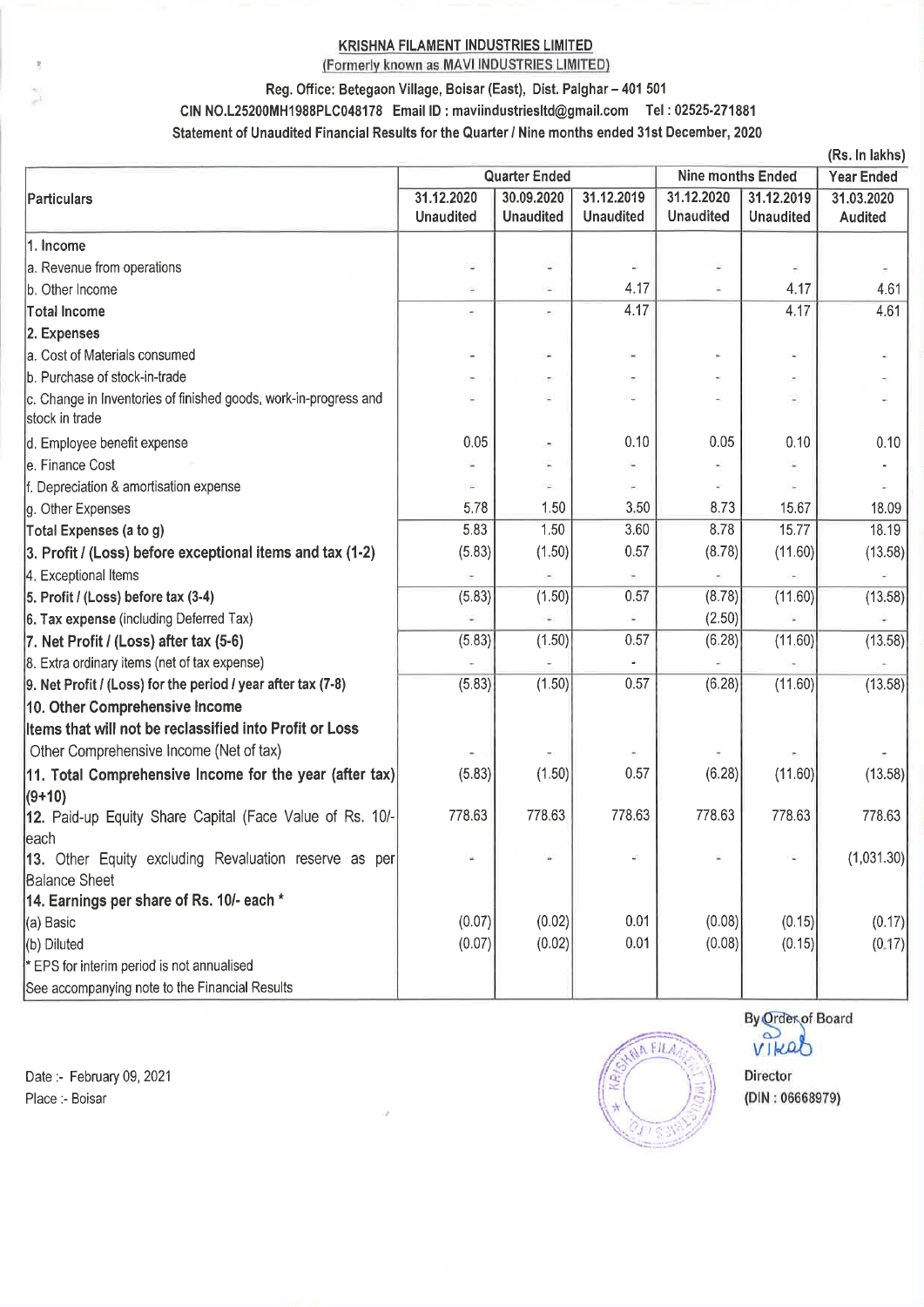# KRISHNA FILAMENT INDUSTRIESLIMITED (Formerly known as MAVIINDUSTRIES LIMITED)

Reg. Office: Betegaon Village, Boisar (East), Dist. Palghar -401501 CIN NO.L25200MH1988PLC048178 EmaillD: maviindustriesltd@gmail.com Tel: 02525-271881

### Notes to the Financials Results:

- 1. The Unaudited Financial Results of the Company for the quarter / nine months ended December 31, 2020 have been reviewed by the Audit Committee and taken on record by the Board of Directors at its meeting held on 9<sup>th</sup> February, 2020.
- 2. This Statement has been prepared in accordance with the Companies (Indian Accounting Standard) Rules, 2015 (IND AS) & prescribed under section 133 of the Companies Act, 2013 and other recognized accounting practices and policies to the extent applicable.
- 3. Based on the guiding principles given in Ind AS-I08 Operating Segment prescribed under Section 133 of the Companies Act, 2013 read with the relevant rules issued thereunder and other accounting principles accepted in India, the disclosure requirement of Ind AS - 108 in this regard are not applicable.
- 4. Comparative financial information have been regrouped and reclassified, wherever necessary, to correspond to figure of the current quarter / nine months ended.

Dated:- February 9, 2021 Place:- Boisar

For KRISHNA FILAMENT INDUSTRIES LIMITED

Director (DIN 06668979)

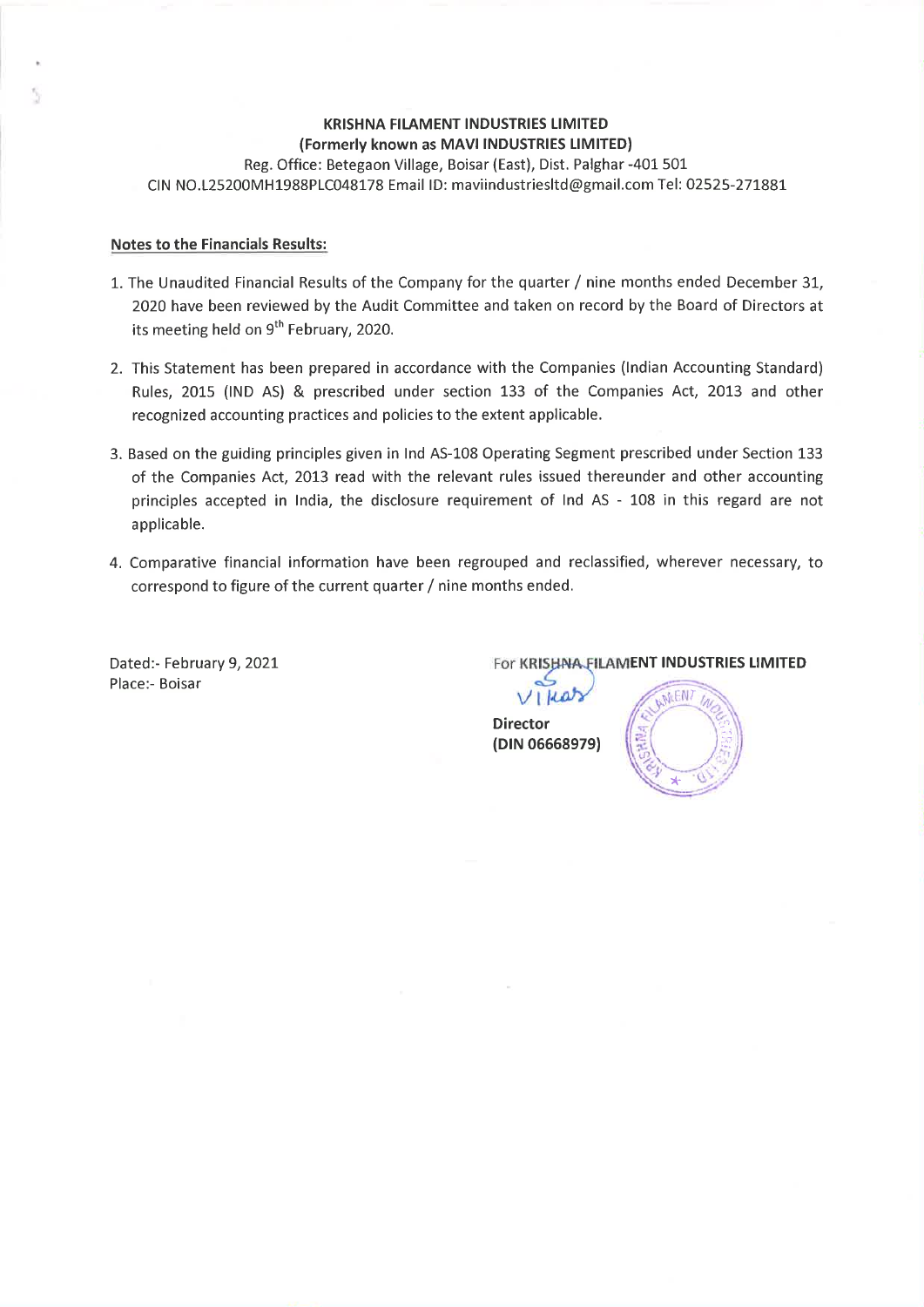

Independent Auditor's Report (Unmodified Opinion) on Unaudited Quarter / Nine-months Financial Results of the Company Pursuant to the Regulation 33 of the SEBI (Listing Obligations and Disclosure Requirements) Regulations, 2015

## INDEPENDENT AUDITOR'S REPORT

To Board of Directors Krishna Filaments Industries Limited

### Opinion

We have audited the accompanying quarterly / Half yearly financial results of Krishna Filaments Industries Limited for the quarter *I* nine months ended 31 December 2020 attached herewith, being submitted by the company pursuant to the requirement of Regulation 33 of the SEBI (Listing Obligations and Disclosure Requirements) Regulations, 2015, as amended (Listing Regulations').

In our opinion and to the best of our information and according to the explanations given to us these financial results:

- i) are presented in accordance with the requirements of Regulation 33 of the Listing Regulations in this regard; and
- ii) give a true and fair view in conformity with the recognition and measurement principles laid down in the applicable accounting standards and other accounting principles generally accepted in India of the net loss and other comprehensive income and other financial information for the quarter / nine months ended 31 December 2020.

## Basis for Opinion

We conducted our audit in accordance with the Standards on Auditing (SAs) specified under section 143(10) of the Companies Act, 2013 (the Act). Our responsibilities under those Standards are further described in the Auditor's Responsibilities for the Audit of the Financial Results section of our report. \X'e are independent of the Company in accordance with the Code of Ethics issued by the Institute of Chartered Accountants of India together with the ethical requirements that are relevant to our audit of the financial results under the provisions of Companies Act, 2013 and the Rules thereunder, and we have fulfilled our other ethical responsibilities in accordance with these requirements and the Code of Ethics. We believe that the audit evidence we have obtained is sufficient and appropriate to provide a basis for our opinion.

## Management's Responsibilities for the Financial Results

These quarterly financial results have been prepared on the basis of the interim financial statements. The Company's Board of Directors are responsible for the preparation of these financial results that give a true and fair view of the net loss and other comprehensive income and other financies



•

**302. Rainbow Chamber, Near MTNL Tel.: Exchange. S.V. Road, Kandivali(W), Mumbai** -~400**067. Tel.: +91·22·2802 1301 • Email: info@amsco.netin • Web.: www.amsc:o.net.1n**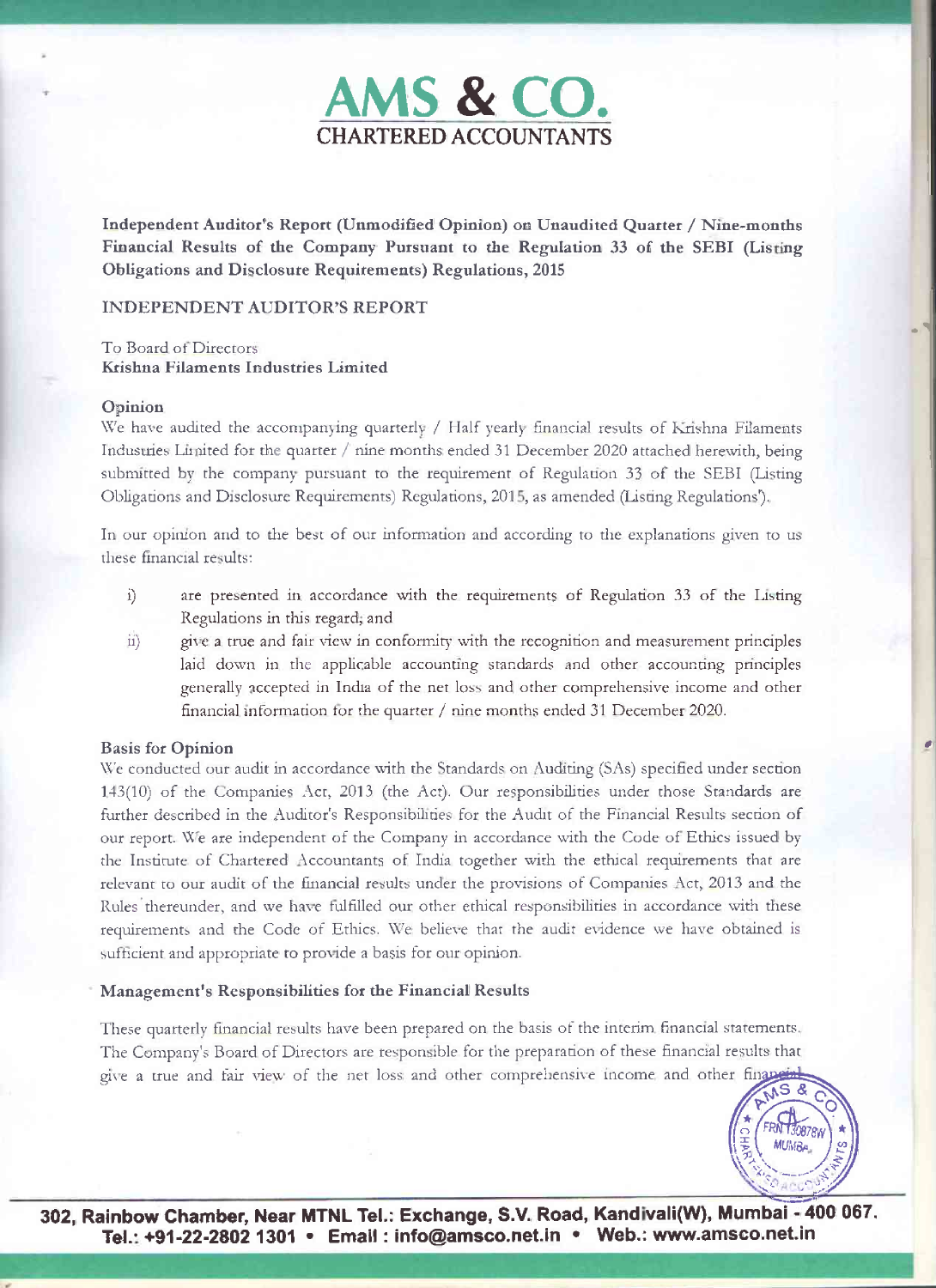information in accordance with the recognition and measurement principles laid down in Indian Accounting Standard 34 'Interim Financial Reporting prescribed under Section 133 of the Act read with relevant rules issued thereunder and other accounting principles generally accepted in India and in compliance with Regulation 33 of the Listing Regulations. This responsibility also includes maintenance of adequate accounting records in accordance with the provisions of the Act for safeguarding of the assets of the Company and for preventing and detecting frauds and other irregularities; selection and application of appropriate accounting policies' making judgments and estimates that are reasonable and prudent and design, implementation and maintenance of adequate internal financial controls that were operating effectively for ensuring the accuracy and completeness of the accounting record relevant to the preparation and presentation of the financial result that give a true and fair view and are free from material misstatement, whether due to fraud or error. In preparing the financial results, the Board of Directors are responsible for assessing the Company's ability to continue as a going concern, disclosing as applicable matters related to going concern and using the going concern basis of accounting unless the Board of Directors either intends to liquidate the Company or to cease operations, or has no realistic alternative but to do so. The Board of DIrectors are also responsible for overseeing the Company's financial reporting process.

## **Auditor's Responsibilities for the Audit of the Financial Results**

Our objectives are to obtain reasonable assurance about whether the financial results as a whole are free from material misstatement, whether due to fraud or error, and.to issue an auditor's report that includes our opinion. Reasonable assurance is a high level of assurance, but is not a guarantee that an audit conducted in accordance with SAs will always detect a material misstatement when it exists. Misstatements can arise from fraud or error and are considered material if, individually or in the aggregate, they could reasonably be expected to influence the economic decisions of users taken on the basis of these financial results.

As part of an audit in accordance with SAs, we exercise professional judgment and maintain professional skepticism throughout the audit. We also:

 $\Box$  Identify and assess the risks of material misstatement of the financial results, whether due to fraud or error, design and perform audit procedures responsive to those risks, and obtain audit evidence that is sufficient and appropriate to provide a basis for our opinion. The risk of not detecung a material misstatement resulting from fraud is higher than for one resulting from error, as fraud may involve collusion, forgery, intentional omissions, misrepresentations, or the override of internal control.

o Obtain an understanding of internal control relevant to the audit in order to design audit procedures that are appropriate in the circumstances, but not for the purpose of expressing an opinion on the effectiveness of the company's internal controL

F-Evaluate the appropriateness of accounting policies used and the reasonableness of according estimates and related disclosures made by the Board of Directors.